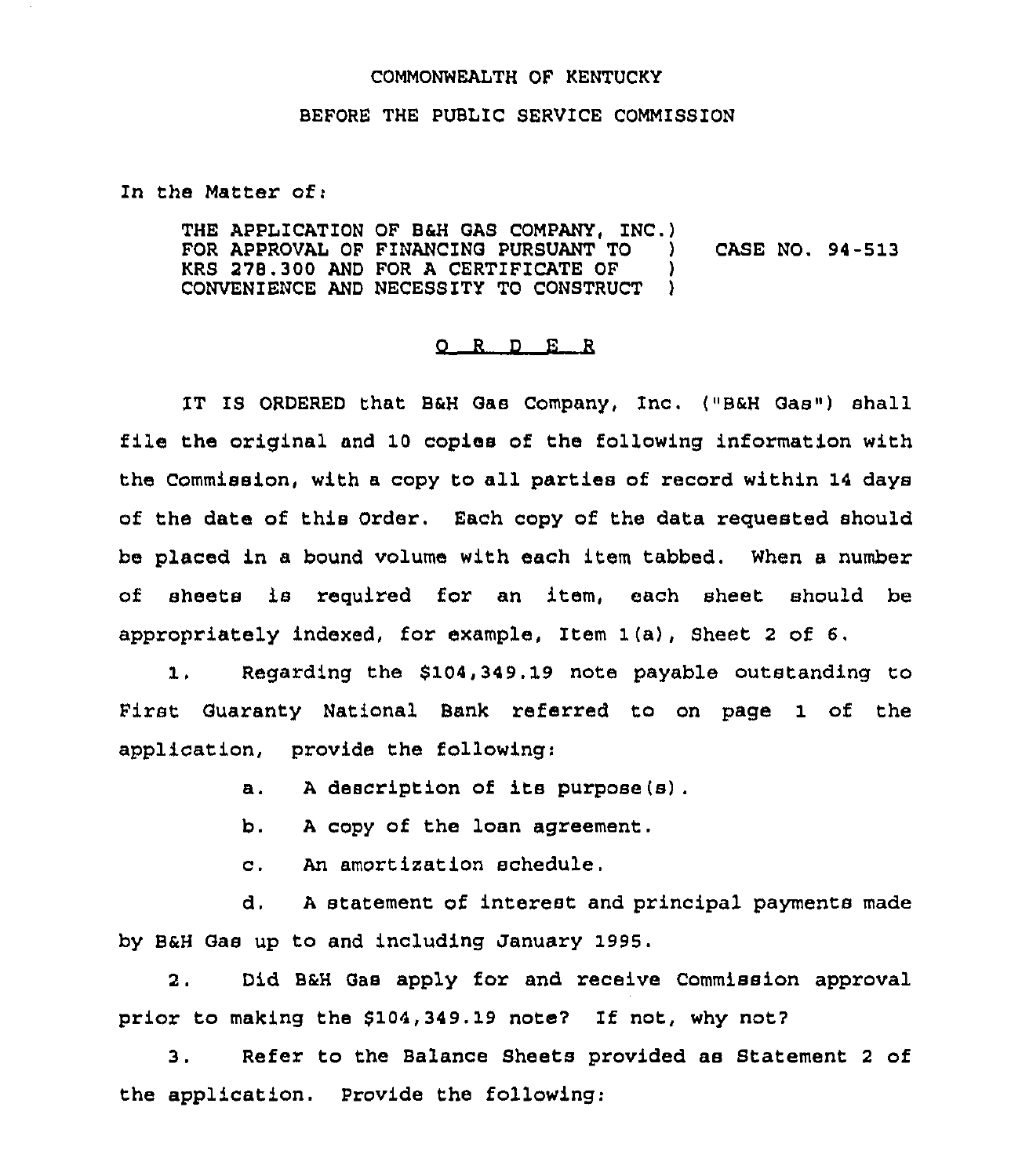a. <sup>A</sup> description of the increases to Buildings and Other Depreciable Assets for each of the years shown. Update this information with data for 1994.

b. <sup>A</sup> depreciation schedule to support the level of depreciation recorded for each of the years 1989 through 1993. Update this with information for the 1994 calendar year.

c. <sup>A</sup> description of the \$2,732 Loan Receivable - BRC outstanding in 1993.

d. An aging of Accounts Payable.

e. <sup>A</sup> breakdown of the \$20,930 Accounts Payable - Other outstanding in 1993.

4. Refer to the Income Statements provided as Statement <sup>2</sup> of the application. Provide the following:

a. An explanation for the nearly 70 percent reduction in Natural Gas Purchases from 1992 to 1993 while Sales remained virtually constant.

b. An explanation for the negative Sales Taxes recorded for each year 1990, 1991, and 1992.

c. An explanation for the increases in Telephone expense in 1992 and 1993,

d. Supporting documentation for Depreciation Expense for each year 1989 through 1993. Update this with information for the 1994 calendar year.

5. Reconcile the natural gas purchases totalling \$52,603 as shown on the 1993 Income Statement included as Item <sup>2</sup> of the

 $-2-$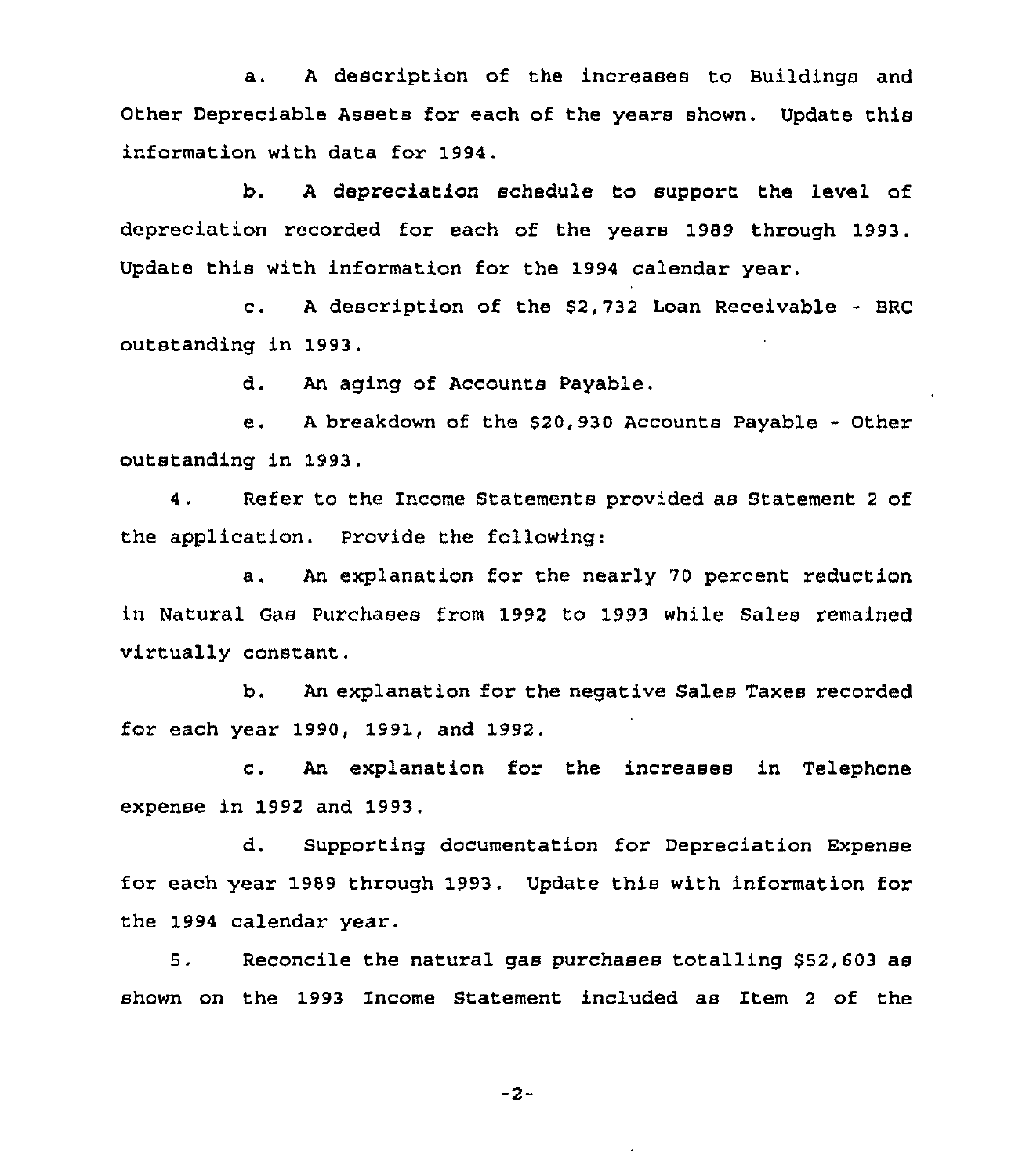application with the natural gas purchases totalling \$108,489 as recorded in B6H Gas's 1993 Annual Report.

6. Is East Kentucky Water, Inc, the only company which has submitted <sup>a</sup> pipeline construction bid? If no, identify the other companies which bid and explain why East Kentucky water, Inc, was chosen. In what other gas pipeline construction has it participated?

?. Does the proposed pro)ect include installing pipe along new routes, or will only the present locations of existing pipe be utilized?

8. If new routes are to be used, are additional rights-ofway required? lf yes, have they been acquired? If yes, from whom'?

9. Does any of the proposed construction relate to work which will be performed on any gas well or pipelines owned by B&S Oil and Gas Company? If so, what work and at what cost'?

10. From what manufacturer will plastic pipe be purchased'?

11, Will any steel pipe remain in B&H Gas's system once the proposed construction is completed?

12. In its attachment to the application, Estimate to Replace Gas Distribution System, no cost is identified and no reference is made to tracer wire or location tape. Which does B6H Gas intend to install with the plastic pipe and what is the estimated cost?

13, If tracer wire is used, will it be stranded or solid7 Will it be coated? Does B&H Gas plan to install one pound anodes to help prevent corrosion of the tracer wire?

-3-